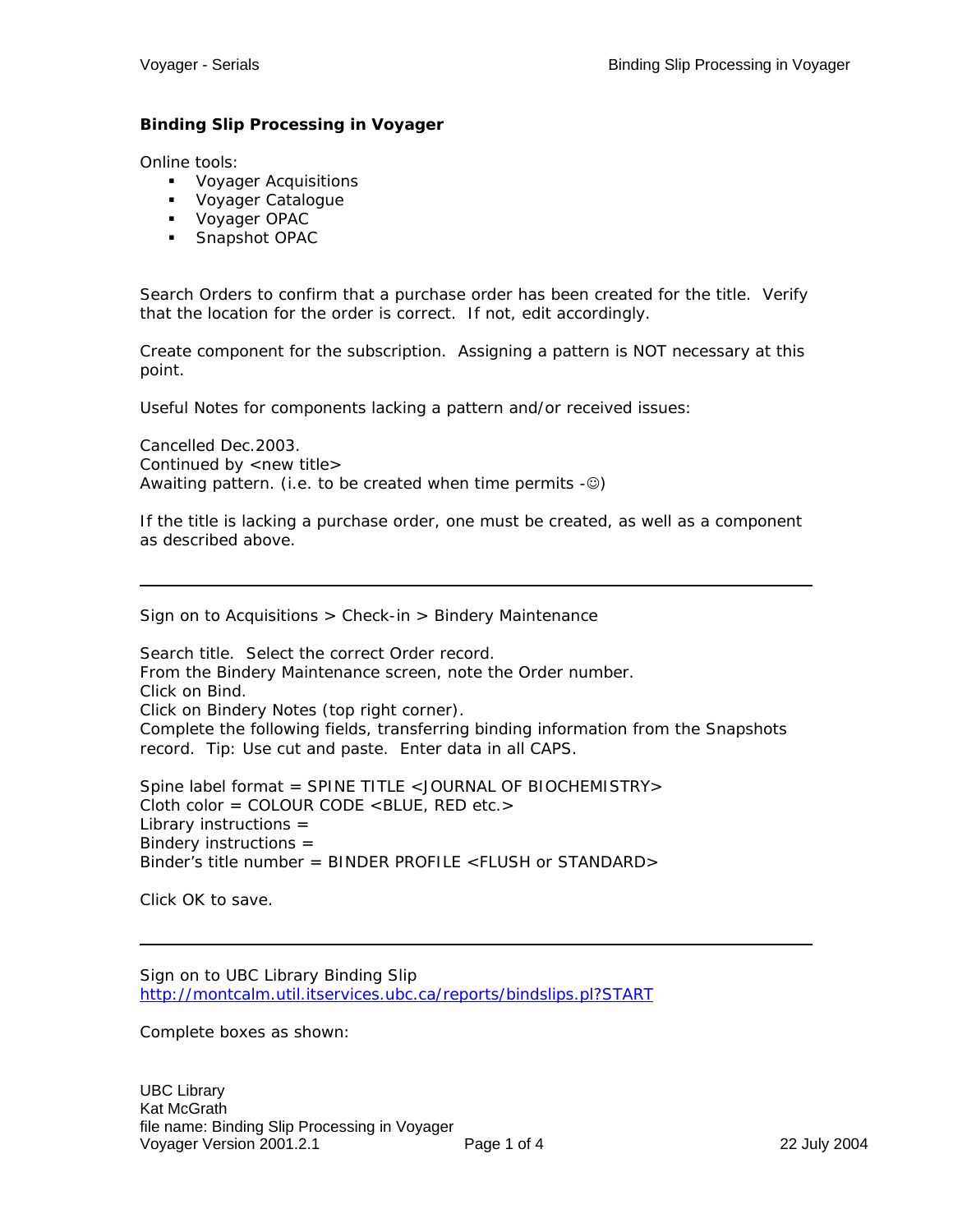Operator: <your Voyager ID> Lot number: < as scheduled> Shipment date: <as scheduled> Order number: <for your subscription, as found in Bindery Maintenance>

Address **6** http://montcalm.util.itservices.ubc.ca/reports/bindslips.pl?START

| Operator:                | kmcgrath |
|--------------------------|----------|
| Lot number:              | 120      |
| Shipment date: 13aug2004 |          |
| Order number: M9888090-0 |          |



Click Search to display UBC Library Binding Slip. Confirm that the data from the Bindery Maintenance record and Catalogue Holding Record has transferred correctly. Edit as necessary. The following boxes must be completed as shown:

Label volume: <enter volume/date information that is to appear on the spine label> i.e. V.15 N.1-6 2003

Spine volume: <enter volume/date information that is to appear as part of the spine title> ie. 15 1-6 2003

Complete Item Note and Missing boxes as required. Use angle brackets to contain information, ie. <Msg: V.15 N.3 2003>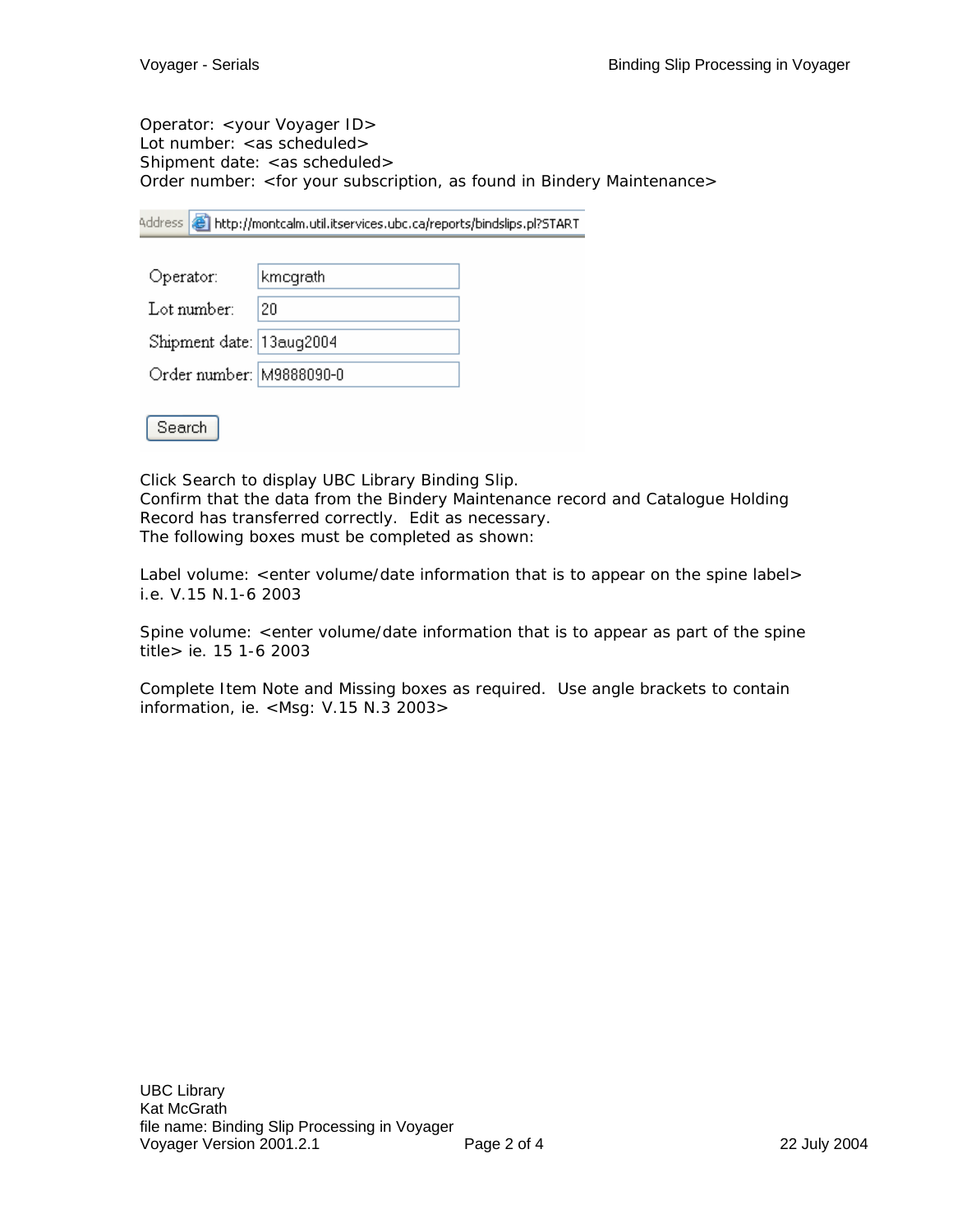# UBC Library Binding Slip

#### Order number: M9888090-0

Title: International journal of geographical information science : IJGIS.

Author: Call no:

G70.2.I59

Bound loc: mn - MAIN stacks

## UBC Information:

| Label volume         | V.152001                         |
|----------------------|----------------------------------|
| Item type            | Journal (non-circulating) $\vee$ |
| Item note            |                                  |
| Missing              |                                  |
| Library instructions |                                  |

| Binger information: |                                                   |  |
|---------------------|---------------------------------------------------|--|
| Spine title         | INTERNATIONAL JOURNAL OF GEOGRAPHICAL INFO. SCIEN |  |
| Spine volume        | 15 2001                                           |  |
| Binding type        | <b>FLUSH</b>                                      |  |
| Colour              | <b>MAROON</b>                                     |  |
| Binder instructions |                                                   |  |
| Binder instructions |                                                   |  |
| Show Binding Slip   |                                                   |  |